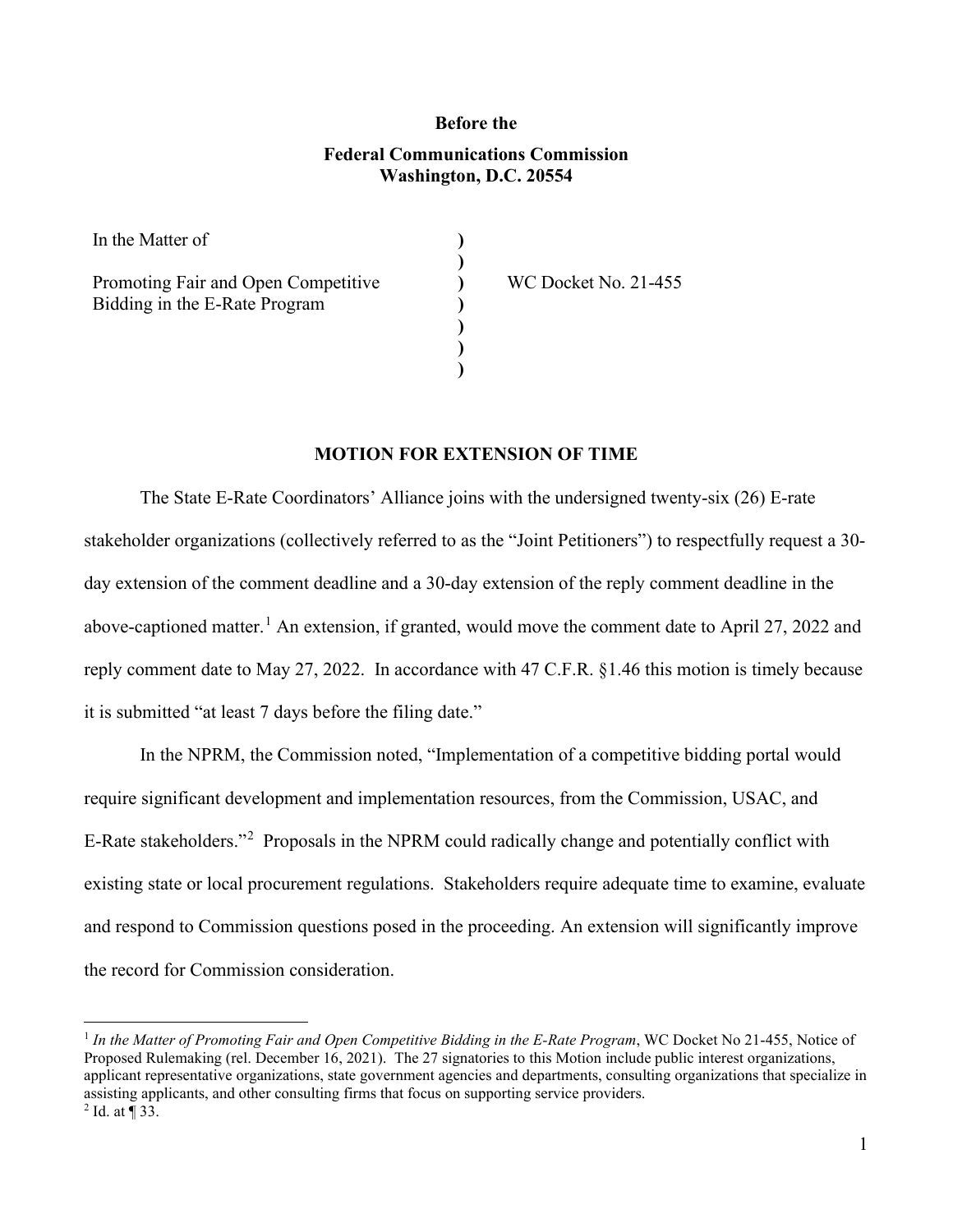## **ARGUMENT**

Present circumstances provide good cause for the Commission to authorize the proposed extension and granting this request is consistent with past precedent.<sup>[3](#page-1-0)</sup> The NPRM was published in the Federal Register on January 27, 2022 with initial comments due on March 28, 2022. This period coincides and overlaps with the 2022 E-Rate filing window which opened on January 12, 2022 and closes at 11:59 p.m. on March 22, 2022. All E-Rate stakeholders devote considerable time and resources to E-Rate bid preparation, Form 470 posting, bid responses, bid evaluation and Form 471 filing during the filing window. Precious little time is available to address NPRM issues during the filing window. An extension will provide sufficient time for parties to analyze the myriad of issues and questions raised in the NPRM, and meaningfully address them in their comments.

Given the current deadlines and their overlap with the E-Rate filing window, by granting this extension the Commission will ensure commenters have an opportunity to fully participate and develop well-reasoned and factually supported positions in response to the NPRM questions. Given the novel and complex nature of proposals in the NPRM, and the nationwide impact they would have on school, library and consortia broadband, internet and networking equipment procurements, the Commission should ensure that it has the best possible record, which can only be achieved by granting this extension request.

Further, the Commission's current competitive bidding rules and requirements, as well as existing state and local procurement requirements, are in place and will continue to be in effect while the NPRM is pending. Consequently, there is no urgent need for the Commission to insist on adhering to the current deadlines in this proceeding and undermine the development of a robust record on which to base its final decisions. The public interest is served by granting the extension and ensuring the

<span id="page-1-0"></span><sup>3</sup> See, e.g., *Report on the Future of the Universal Service Fund*, WC Docket No. 21-476, Order Granting Extension of Time, DA 22-6 (released January 4, 2022).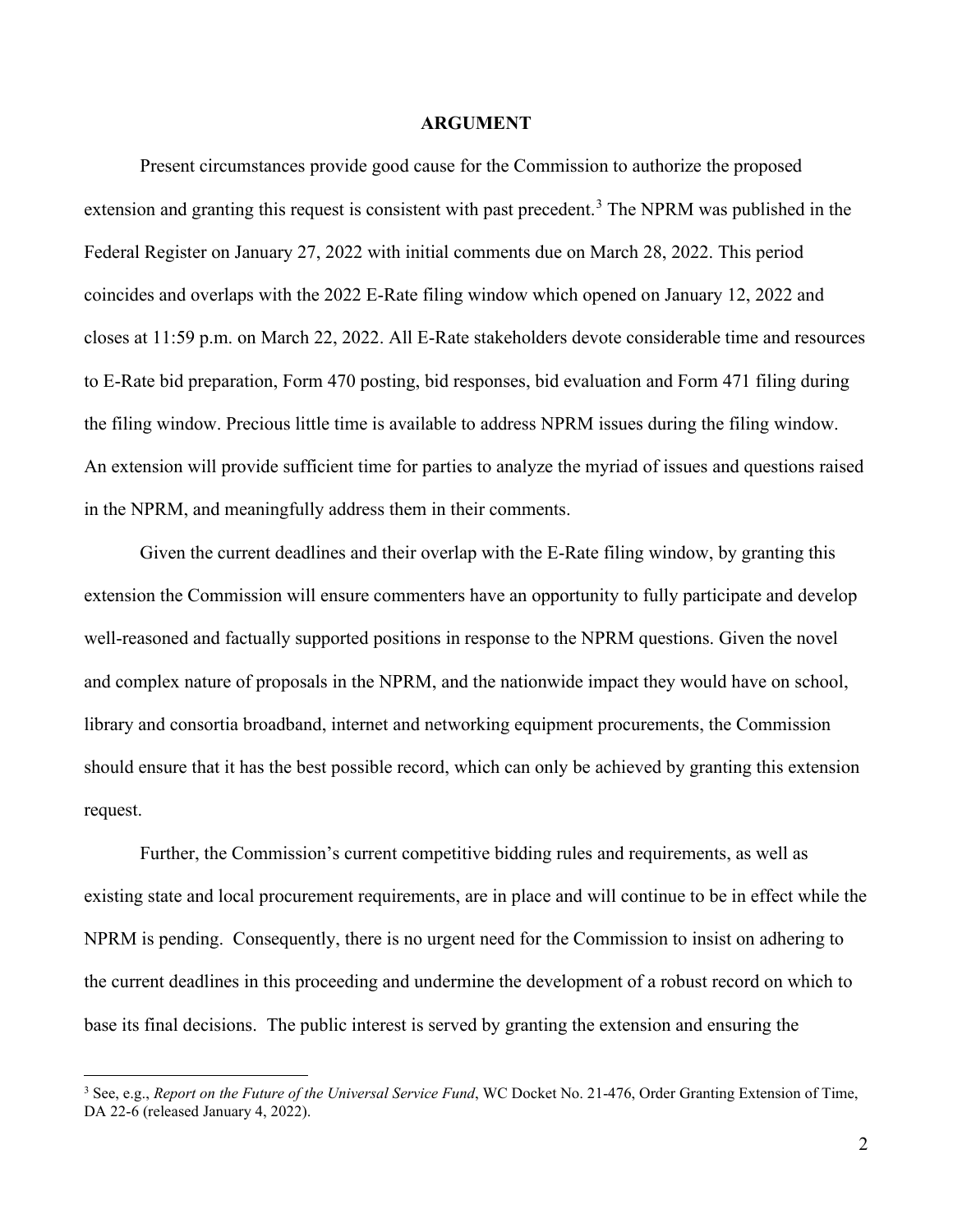development of a complete record in this proceeding to enable the Commission to promulgate final rules that consider the full input of all E-rate stakeholders who wish to participate in the NPRM proceeding.

For these reasons, the Joint Petitioners submit that good cause exists for the Commission to grant this extension request, and the public interest will be served by the extension. The additional 30-days for preparing initial and reply comments will enable all interested parties to have sufficient opportunity to research, collaborate, evaluate and respond thoughtfully to NPRM questions, which in turn will benefit the Commission in its deliberations concerning the pending proposals.

Respectfully submitted,

State E-rate Coordinators' Alliance (SECA)

ebra M. Rriete.

Debra M. Kriete, Chairperson

Schools, Health & Libraries Broadband Coalition (SHLB)

four D walleurn, L. John Windhausen, Executive Director

Funds for Learning, LLC (FFL)

 $\times$   $\gamma$  w

John D. Harrington, Chief Executive Officer

Chief Officers of State Library Agencies (COSLA)

funy the

Jeremy Johannesen Executive Director

COSN - Consortium for School Networking

\_\_\_\_\_\_\_\_\_\_\_\_\_\_\_\_\_\_\_\_\_\_\_\_\_\_\_\_\_\_\_

Keith Krueger, CAE, CEO

American Library Association (ALA)

 $\mathcal{U}(\mathcal{U})\times \mathcal{V}(\mathcal{U})$ 

Alan Inouye, Ph.D., Senior Director Public Policy and Government Relations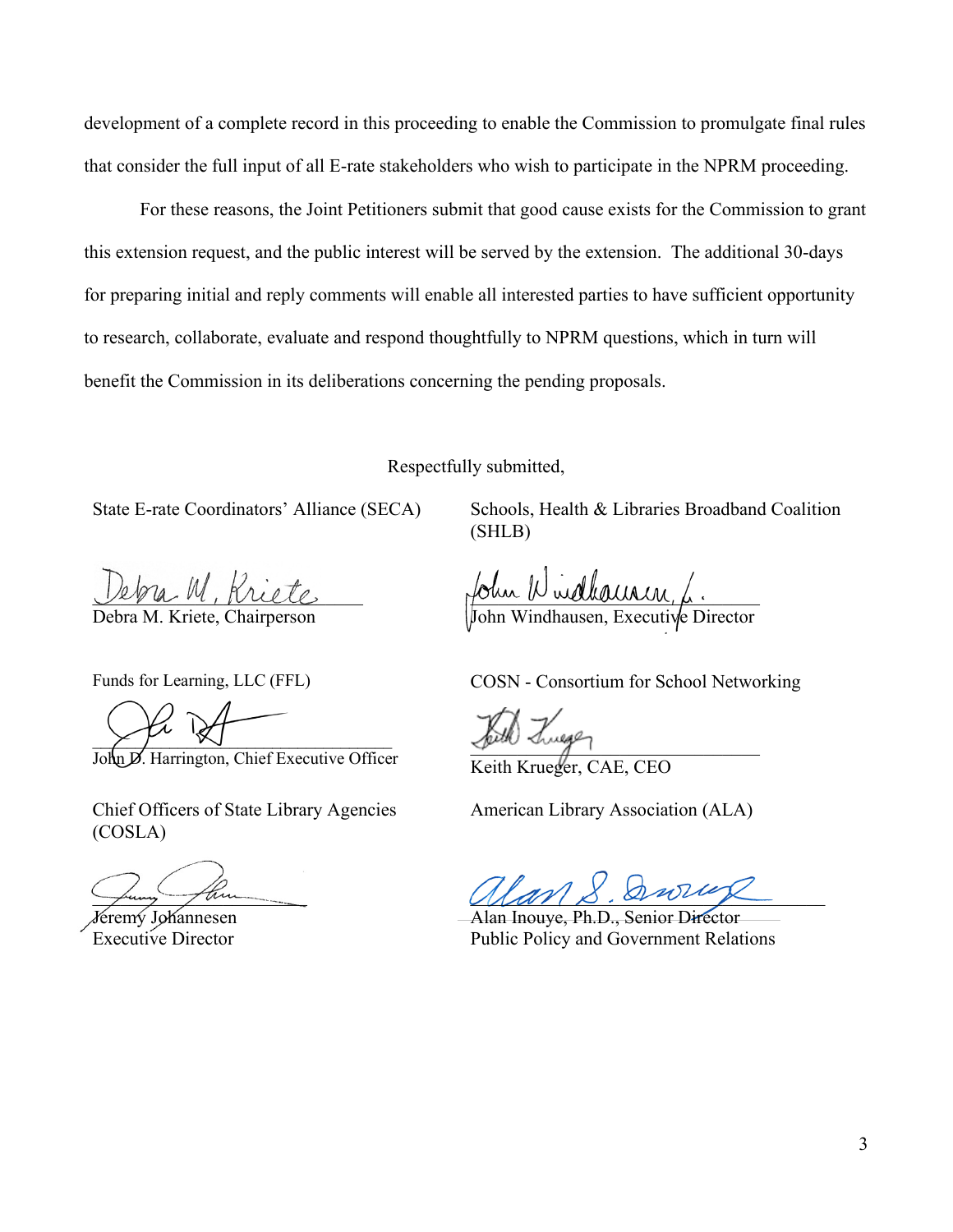National Consumer Law Center

Ulivia Wein

Olivia Wein, Staff Attorney

State Educational Technology Directors Association (SETDA)

/s/Julia Fallon Julia Fallon, Executive Director Council of Great City Schools

 $\mathbb{W}$ 

Raymond Hart, Executive Director

University System of Georgia

\_\_\_\_\_\_\_\_\_\_\_\_\_\_\_\_\_\_\_\_\_\_\_\_\_\_\_\_\_\_\_\_\_\_

Charlie Jackson, E-Rate Program Director

Wisconsin Department of Public Instruction

 $\mathcal{N}$   $\mathcal{N}$   $\mathcal{N}$   $\mathcal{N}$   $\mathcal{N}$ ermann, State E-rate Co-Coordinator

California K-12 High Speed Network Luis Alejandro Wong  $\left| \begin{array}{c} \frac{1}{2} \\ \frac{1}{2} \end{array} \right|$ 

Chief Executive Officer

E-rate Management Professional Association (E-mpa©)

\_\_\_\_\_\_\_\_\_\_\_\_\_\_\_\_\_\_\_\_\_\_\_\_\_ President, CPA, CEMP

E-rate Central, Inc.

 $100$  fluent

Winston Himsworth, Executive Director

Nebraska Office of the CIO

 $\mathcal{L}$  denote Ed Toner, Chief Information Officer

Kentucky Department of Education

 $\sqrt{2\pi n}$ 

Scott Kane, State E-rate Coordinator

CSM Consulting, Inc. (CSM)

 $\sim$ 

Kimberly Friends, Vice-President

Kellogg & Sovereign Consulting

 $\sqrt{2\pi}$ 

Jason D. Ramey, CPA | CEO